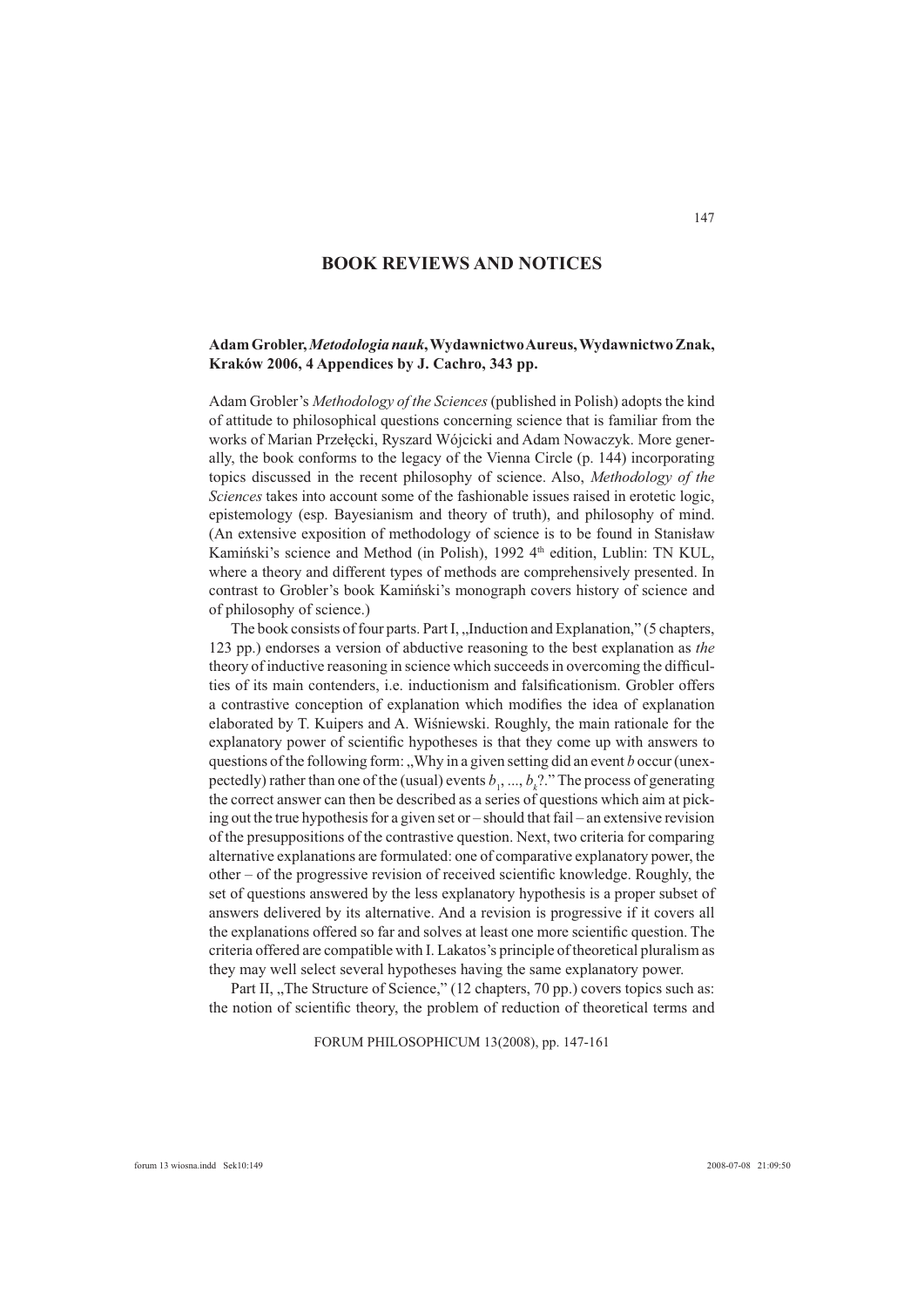#### BOOK REVIEWS AND NOTICES

various types of definitions in science, the notion of scientific law, idealisation in science and the *ceteris paribus* condition, different types of models employed in science, the non-statement view of theories, reduction and the unity of science. The author claims that contrastive explanation sets a framework which allows it to alleviate or even to resolve many of the traditional problems raised in the philosophy of science. It is granted that scientific knowledge progresses as theories solve more varied kinds of problems. However, if a recurrent failure in resolving a theoretical question persists a revision of some of the presuppositions underlying the question at hand is considered. And this may lead in turn to a radical reconstruction of the domain studied, as exemplified by the elimination of absolute space and time by four-dimensional space-time. Thus, the stepwise transition from the old domain to the new one can be traced back and explicitly described, which in turn undermines the claim of their radical discontinuity and absolute incommensurability.

In Part III, "Different Types of Sciences and Their Methodological Characteristics," (4 chapters, 48 pp.) a number of standard distinctions of different types of scientific disciplines is critically examined. P. Kitcher's idea that mathematics is a science of mental representations of possible manipulations of objects by an ideal subject is generalised to cover also logic and to question the sharp divide between formal and empirical sciences. Next, it is suggested that the opposition between a naturalistic and an interpretive approach to the social sciences will become less stringent if both approaches are reconceptualised by means of K. Popper's idea of the third world. Nonetheless, the author acknowledges that there is a tension between the interpretive method conceived of by Popper and the exceptionless and naturalistic postulates entailed by his falsificationism. Finally, the distinction between nomotetic vs. idiographic sciences is criticised. Of course, there are examples where the distinction is not observed in even supposedly paradigmatic idiographic sciences like history. But the principled reason for Grobler to reject the distinction is that it presupposes that the explanatory role is primarily attributed to scientific laws. A contrastive conception of explanation, however, takes laws and theoretical generalisations to be merely instrumental in achieving the main objective of science, namely explanation.

The central topic of Part IV, ...The Cognitive Status of Science," (4 chapters, 60 pp.) is the debate between scientific realism and anti-realism. Grobler defends the pluralism of truth within the internal realist standpoint. The progress of science in one domain affects related domains. It does not follow, however, that there is anything like an end-point of scientific research and the Ultimate Truth yet to be discovered. Rather, the author argues, the conceptual frameworks established with the advancement of science have merit relative to specific cognitive needs of human beings. Metaphorically speaking, the theoretical advancement of science resembles working out the details of various interrelated kinds of maps of the same region, e.g. physical, political, or administrative. Each of these maps can be improved, even though there is no unique and ultimate ideal map.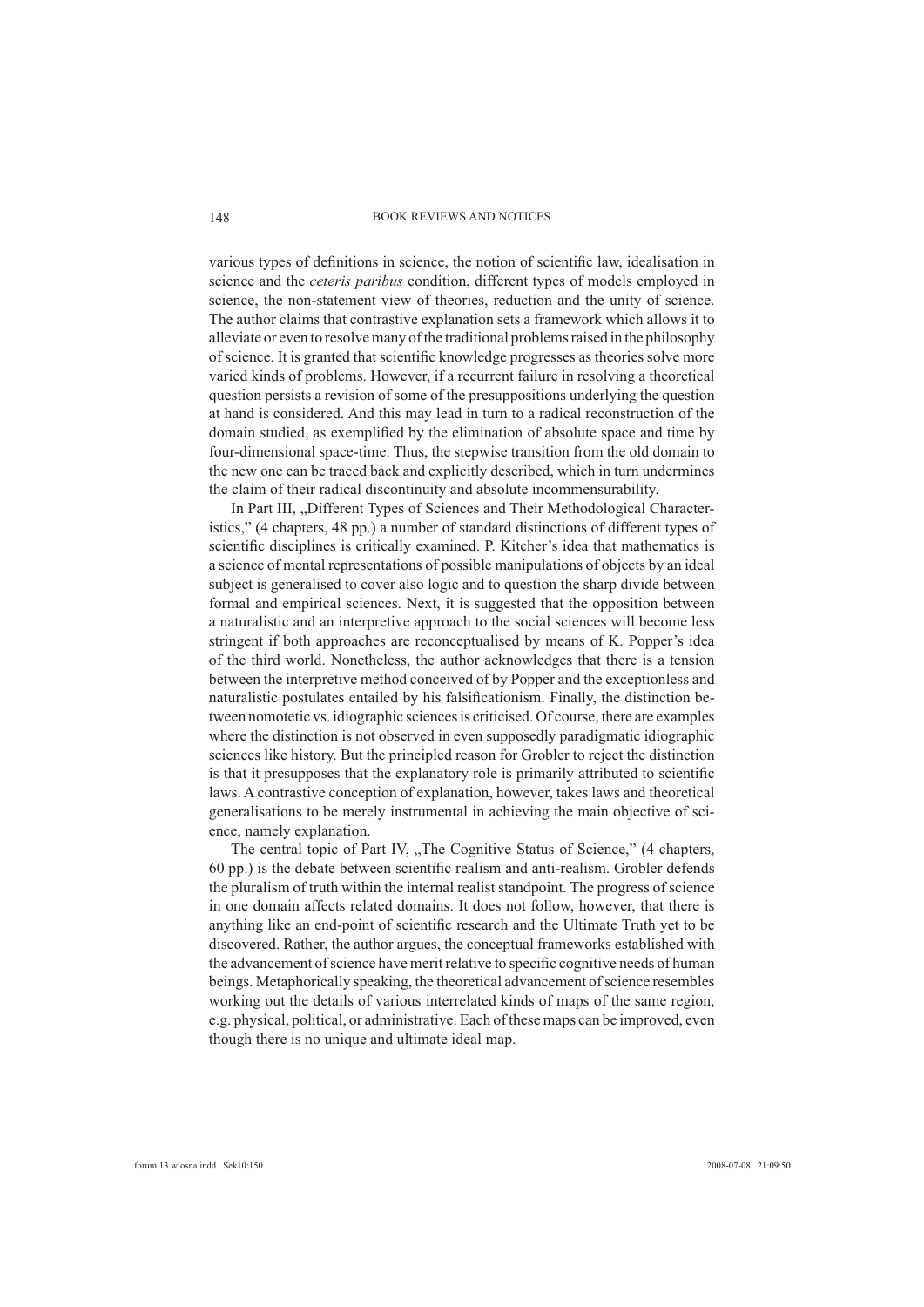#### BOOK REVIEWS AND NOTICES

*Methodology of the Sciences* is the third volume published in the series *Philosophical Companions*. The readership is not explicitly identified by the author, but on the back flap of the dust cover the publisher announces that the companion, as "an academic survey," is "written in an accessible style with didactic elements." In the Introduction the author acknowledges that the editors – seeking perhaps the completeness of the survey – endorsed some topics going beyond the initial plan of the book. Indeed, in its final form the book covers a broad range of topics within philosophy and methodology of science, some of which, however, seem not to contribute, essentially, to the author's project. Moreover, in terms of the coherence of the book, the four appendices may well have been saved for a different occasion. The book does not include an English summary or contents page, and the detailed content page is not divided into lines and has no page references. The publisher's description of the book could give the false impression that its main target is an elementary exposition of philosophy of science in Poland and elsewhere, or that *Methodology of the Sciences* presents definitions of the central notions, illustrates them with examples and helps to test a student's comprehension. Grobler purposefully brings out only the standpoints and ideas relevant to his own approach to induction and explanation in science. Moreover, to appreciate the accessible style in some parts of the book the reader has to be an advanced – and perhaps also a dedicated – student of philosophy of science. *Methodology of the Sciences* is an advanced textbook for graduate philosophy students and scholars. Familiarity with  $20<sup>th</sup>$  century philosophy of science is a prerequisite for an informed study of the book, and acquaintance with erotetic logic would certainly be an advantage.

### **ANDRZEJ BRONK & PAWEŁ KAWALEC**

*Catholic University of Lublin*

### **Friedrich August von Hayek** *The Constitution of Liberty***, Warsaw, PWN 2006, 528 pp.**

We had to wait 46 years to have a Polish translation of "The Constitution of Liberty" by Friedrich August von Hayek, who is one of the most famous representatives of the Austrian neoclassical school. This work – in which the author tries to establish a systematic political philosophy based on individual freedom – was first published in 1960 and is believed to be one of the most important works on political and legal theory. Its author, an Austrian economist and political philosopher is one of the biggest enemies of socialism and central planning. In 1974, for his achievements in the field of economy, he was awarded with the Nobel Prize.

This book focuses mainly on the concept of freedom under the rule of law. It is based on a theory, according to which, if we respect laws taking the form of abstract